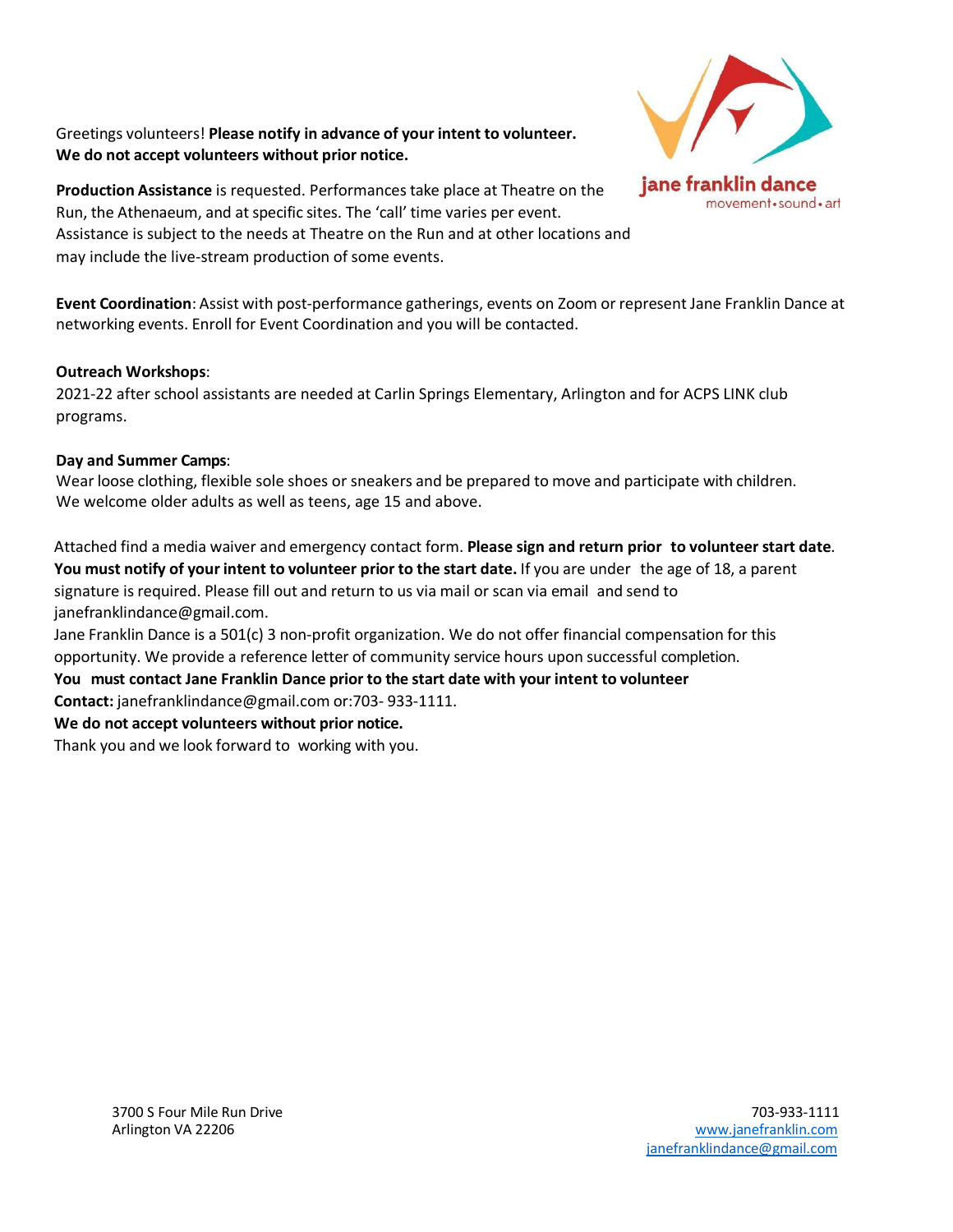#### **WAIVER AND RELEASE OF LIABILITY/**

#### **MEDIA AND PHOTOGRAPHY PERMISSION**



As a volunteer at Jane Franklin Dance, I am aware that I (or my child) am volunteering for camps, classes or productions at my own risk. I agree that I will not hold Jane Franklin Dance, the organization and its staff, or the instructors liable for any injuries sustained while assisting. If I (or my child) have any particular injury or concern, I will inform the Jane Franklin Dance prior to the volunteer duty and I (or my child) will exercise caution. I acknowledge that I am aware of and agree to adhere to the Jane Franklin Dance Policies for Adult (or Youth) Classes as a participant or as a member of the technical crew for any production. I also agree that Jane Franklin Dance is in no way responsible for the safekeeping of my personal belongings while I volunteer.

In consideration of my participation, I hereby release and covenant not-to-sue Jane Franklin Dance, and any of their employees, dancers, directors or otherwise, from any part and all present and future claims resulting from participation in camps or productions by Jane Franklin Dance or others listed for property damage, personal injury, or wrongful death, arising as a result of my engaging in or receiving instruction however the same may occur. I hereby voluntarily waive any and all claims, both present and future, that may be made by me, my family estate, heirs, or assigns.

Further, I am aware that technical crew and volunteer activities may involve vigorous activity and may pose a risk of injury. I understand that physical activities always involve certain risks, including but not limited to serious injury to virtually all bones, joints, muscles, and internal organs. The risk of harm may be limited by all of the safety equipment and trained professionals, but never eliminated. I understand that participation involves activities incidental to movement and related activities including conditioning, stretching, and lifting which may leave me vulnerable to the reckless actions of other participants who may not have complete control over their actions. I am voluntarily participating in this activity with knowledge of the risks involved and hereby agree to accept any and all inherent risks of property damage, personal injury, or death.

I further agree to indemnify and hold harmless Jane Franklin Dance and all others listed for any and all claims arising as a result of my engaging in performances, rehearsals, demonstrations, workshops or special events with Jane Franklin Dance or any activities incidental thereto, whenever, wherever, or however the same may occur. Also, I give my permission for video and stills taken by the official videographer and photographer during this event to be used for promotional purposes. I have read this form and fully understand that by signing this form, I am giving up legal rights and or remedies, which may be available to me for the ordinary negligence of Jane Franklin Dance or any person listed above.

| Volunteer's Name | Date |
|------------------|------|
|                  |      |

Parent Signature if under 18 years of age

3700 S Four Mile Run Drive Arlington VA 22206

703-933-1111 [www.janefranklin.com](http://www.janefranklin.com/) [janefranklindance@gmail.com](mailto:janefranklindance@gmail.com)